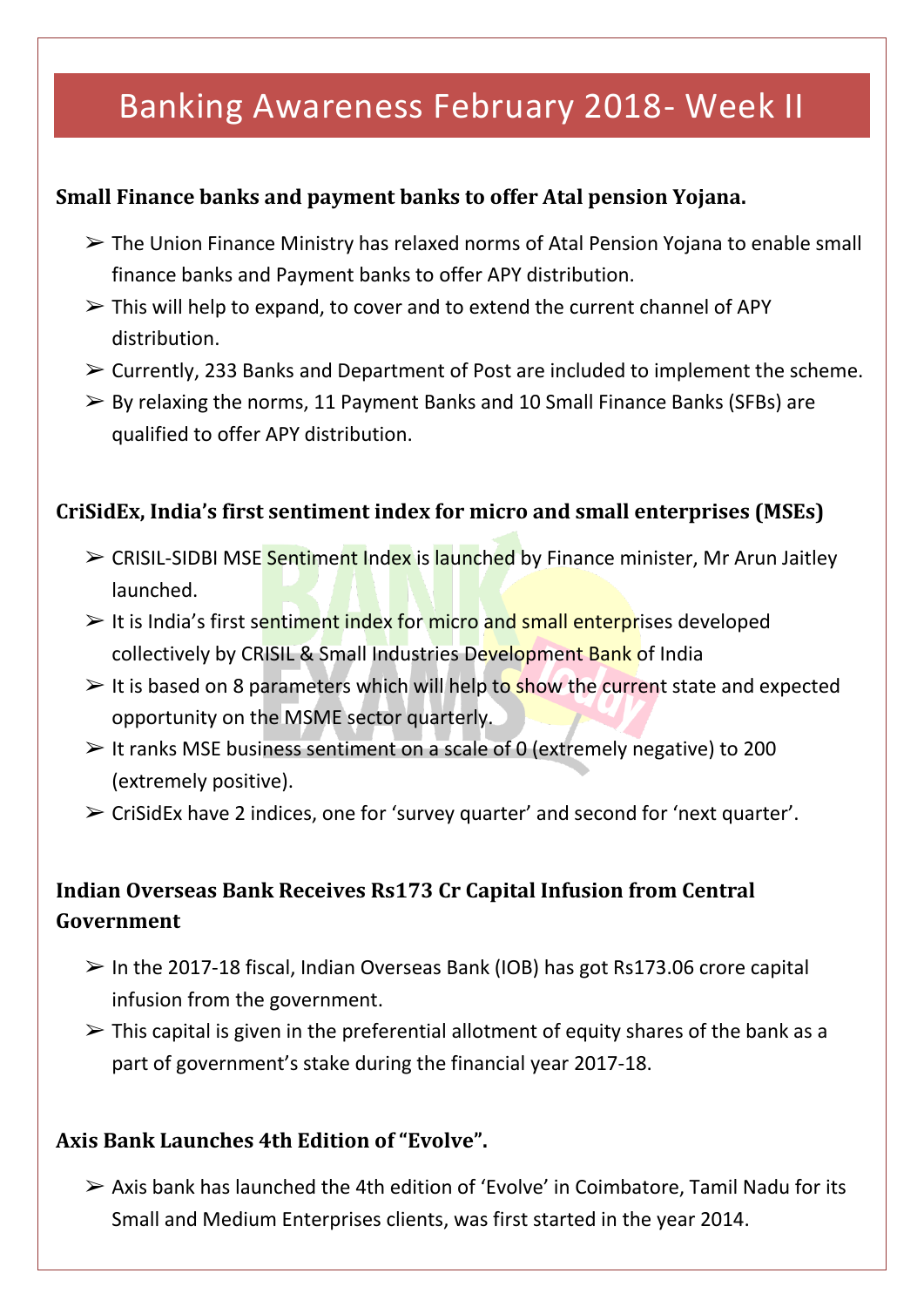- $\geq$  The theme of this version is "Transform your Family Business into your dream company".
- $\triangleright$  This is sprayed in 30 cities which include Nagpur, Surat, Rajkot, Pune, Vishakhapatnam, Trichy, Kanpur, Ludhiana and Jamshedpur.
- $\triangleright$  The main aim is to provide SMEs with new-age approaches, case-studies, operational know-how, supervisory and governmental activities.

## **Six Bi-Monthly Monetary Policy Released By Reserve bank of India**

- $\triangleright$  In the 6th Bi-Monthly Monetary Policy, The Monetary Policy Committee (MPC)'s has appraised the current and evolving macroeconomic situation.
- $\triangleright$  The committee has decided to keep the policy repo rate, the reserve repo rate and the Marginal Standing Facility (MSF) rate remains same.
- $\geq$  Repo rate: 6.0%
- $\geq$  Reserve repo rate 5.75 %
- $\geq$  The marginal standing facility (MSF) rate and the Bank Rate at 6.25 %
- $\geq$  For the year 2017 -18, GVA growth is projected at 6.6 %
- ➢ For the year 2018 -19, GVA growth is projected at 7.2 %

## **RBI will link the base rate for loans**

- $\triangleright$  From the 1st April 2018, RBI will connect the base rate for loans given by banks with the marginal cost of funds based lending rate.
- $\triangleright$  This will improve monetary policy transmission by narrowing the gap between base rate and MCLR.
- $\triangleright$  This will benefit borrowers who will use base rate for a loan.
- ➢ The Marginal Cost of Funds based Lending Rates (MCLR) system was introduced on April 1, 2016, to solve the problems of the Base Rate Regime.

## **IndusInd Bank launched its new musical logo named Sonic Identity**

- $\triangleright$  IndusInd Bank has launched a new musical logo, Sonic Identity which is used to develop the brand.
- $\triangleright$  This will help to strengthen bank's brand image with the strategic use of music and sound for brand experiences and to connect public.